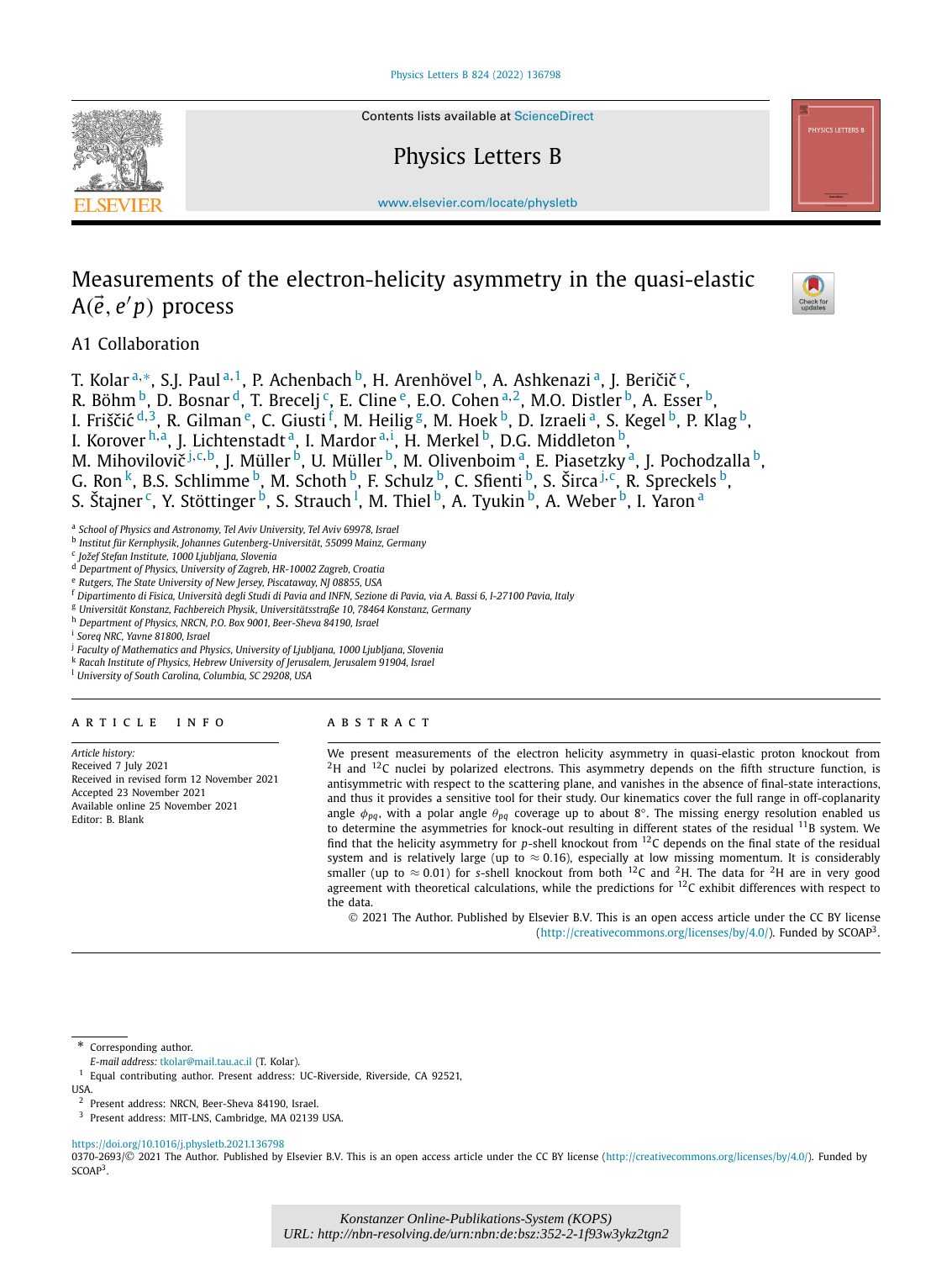# <span id="page-1-0"></span>**1. Introduction**

The large amount of data on the *(e, e p)* knockout reaction collected over the last decades in different laboratories, provided accurate information on the properties of proton-hole states [\[1–5\]](#page-7-0). The separation energy and the momentum distribution of the removed proton, which allows one to determine the associated quantum numbers, were obtained. From the comparison between the experimental and theoretical cross sections, it was possible to extract the spectroscopic factors, which are a measure of the occupation of the various shells [[2,3](#page-7-0)].

It is well known [[5](#page-7-0)–[9](#page-7-0)] that the unpolarized cross section does not provide any detailed information on the various components of the scattering matrix. Thus for a more complete analysis of the process under study one needs additional information as provided by measurements of polarization observables which contain the scattering components of the response of the nucleus to the electromagnetic probe in different combinations. In particular, small components which might contain important information on dynamical details of the process and are buried in the unpolarized cross section, may become accessable in some polarization observables. Their determination imposes severe constraints on theoretical models and is therefore of great interest [[9\]](#page-7-0).

When the incoming-electron beam is longitudinally polarized with beam polarization  $P_e$  and a given helicity  $h$ , the  $(\vec{e}, e'p)$  cross section can be written, in the one-photon-exchange approximation, as the sum of a helicity-independent term  $\Sigma$  (the unpolarized cross section) and a helicity-dependent term  $h P_e \Delta$  [\[5–7\]](#page-7-0):

$$
\sigma = C(\rho_L f_L + \rho_T f_T + \rho_{LT} f_{LT} \cos \phi_{pq} \n+ \rho_{TT} f_{TT} \cos 2\phi_{pq} + h P_e \rho'_{LT} f'_{LT} \sin \phi_{pq} \n= \Sigma + h P_e \Delta,
$$
\n(1)

where *C* and the *ρ*'s depend only on the electron kinematics, and *φpq* is the off-coplanarity angle (see Fig. 1). Here, the unpolarized cross section is written as a combination of four structure functions ( $f_L$ ,  $f_T$ ,  $f_{LT}$ ,  $f_{TT}$ ). The structure functions represent the response of the nucleus to the various components of the electromagnetic charge and transverse current components and can be expressed as bilinear combinations of scattering amplitudes [\[5](#page-7-0),[6,8](#page-7-0),[9\]](#page-7-0). The helicity-dependent term is governed by the fifth structure function,  $f'_{LT}$ , [\[5–7\]](#page-7-0), and is asymmetric with respect to the scattering plane. To observe this asymmetry one needs to detect the emitted proton in out-of-plane kinematics ( $\phi_{pq} \neq 0$ ) while flipping the electron helicity. The fifth structure function is the imaginary part of the longitudinal-transverse interference component of the hadron tensor. In the plane-wave impulse approximation (PWIA), where the final-state interaction (FSI) between the outgoing proton and the residual nucleus is neglected, the hadron tensor is real and the fifth structure function vanishes identically [\[5](#page-7-0),[7,10\]](#page-7-0). Therefore the fifth structure function and the helicity asymmetry is determined by FSI and thus provides a critical test of any theoretical description.

A series of measurements of the  $A(\vec{e}, e'\vec{p})$  reaction was performed at the Mainz Microtron (MAMI) using <sup>2</sup>H and <sup>12</sup>C targets. The polarization transfer to the knock-out proton was measured to investigate the properties of deeply bound (highly off-massshell) protons in the nucleus [[11](#page-7-0)–[16](#page-7-0)]. In search of deviations of the form factors of a bound proton from the free proton ones these measurements have been compared to calculations which are sensitive to this ratio. The treatment of the reaction mechanism and the nuclear effects in these calculations must be tested against experiments which are less sensitive to the nucleon structure, such as the induced polarization in the knocked-out proton by the  $A(e, e'\vec{p})$  reaction [[17](#page-7-0)] or the electron-helicity asymmetry through the  $A(\vec{e}, e'p)$  reaction.

We report here the measurement of the analyzing power of the electron beam in these datasets, which is also referred to as the electron-helicity asymmetry *A*, obtained from the  $(\vec{e}, e'p)$  reaction on  ${}^{2}$ H and  ${}^{12}$ C, where only the incoming electron beam is polarized. This asymmetry is defined as the ratio of the helicitydependent to the helicity-independent part of the cross section,  $\frac{\Delta}{\Sigma}$ . It is therefore proportional to the fifth structure function  $f'_{LT}$ which is governed by FSI as outlined above. Earlier measurements of *A* were performed at the MIT Bates Linear Accelerator Center [\[18–20\]](#page-7-0) on  $^{2}$ H and <sup>12</sup>C. For <sup>12</sup>C, only *p*-shell protons were measured, but without distinction between the final states of the  $^{11}$ B residual system.

Our measurements cover the full 360◦ range of the offcoplanarity angle  $\phi_{pq}$  showing the sin( $\phi_{pq}$ ) behavior, and have much better statistics and energy resolution than the previous data. For the protons knocked out from the 12C *p* shell, the data allowed us to extract separate asymmetries for transitions to a few bound states of the residual system $-$ <sup>11</sup>B ground state and two excited states—and show that the underlying structure functions are different. We obtained the asymmetries also for protons knocked out from the 12C *s* shell, where the residual system exhibits a continuous spectrum. The smaller uncertainties enable a meaningful comparison to state-of-the-art calculations. The measurements cover a relatively large range in the "missing momentum",  $p_{\text{miss}}$ , (which in the impulse approximation and the absence of FSI corresponds to the negative initial momentum of the knocked-out proton). The data allowed to study the dependence of *A* on two kinematic variables: the angle *θpq* between the emitted proton and the momentum transfer (see Fig. 1), and the missing momentum *p*miss.

## **2. Experimental setup and kinematics**

The experiments were performed at the MAMI facility of the Johannes Gutenberg University at Mainz using the A1 beamline and spectrometers [\[21\]](#page-7-0). For these measurements, a polarized electron beam of 600, 630, and 690 MeV was used. The beam current was  $\approx$  10  $\mu$ A, with an  $\approx$  80 – 89% polarization. The beam helicity was flipped at a rate of 1 Hz.

The beam polarization was measured periodically with a Møller polarimeter [\[22,23\]](#page-7-0), and verified by a Mott polarimetry measurement [[24](#page-7-0)]. These two methods of beam-polarization measurement produced mutually consistent results as described in [\[12,13,15,16\]](#page-7-0).

The target used for the  $2H$  measurements was a 50 mm long oblong cell filled with liquid deuterium  $[11-13]$  $[11-13]$  $[11-13]$  $[11-13]$  $[11-13]$  while the <sup>12</sup>C tar-



**Fig. 1.** Kinematics of the  $(\vec{e}, e', p)$  reaction with the definitions of the kinematic variables.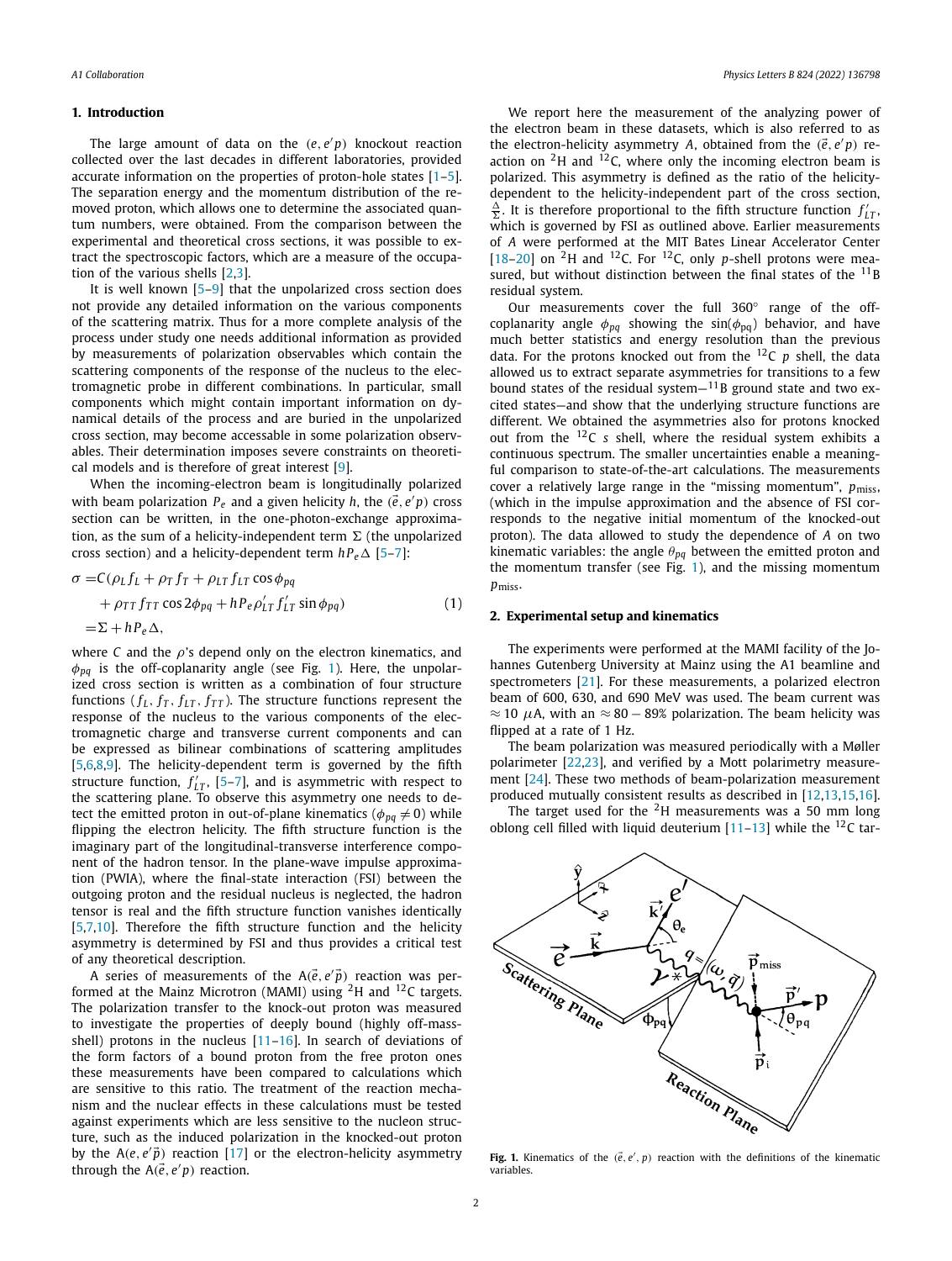## **Table 1**

The kinematic settings in the <sup>2</sup>H( $\vec{e}$ ,  $e'p$ ) and <sup>12</sup>C( $\vec{e}$ ,  $e'p$ ) measurements presented in this work. The angles and momenta represent the central values for the two spectrometers:  $p_p$ and  $\theta_p$  ( $p_e$  and  $\theta_e$ ) are the knocked out proton (scattered electron) momentum and scattering angles, respectively.

|                   |                 | Kinematic setting |             |                 |                  |
|-------------------|-----------------|-------------------|-------------|-----------------|------------------|
|                   |                 |                   | F           | Α               | G                |
| Target            |                 | $^{2}H$           | $^{2}H$     | 12 <sub>C</sub> | 12 <sub>C</sub>  |
| $E_{\text{beam}}$ | [MeV]           | 630               | 690         | 600             | 600              |
| $Q^2$             | $[(GeV/c)^{2}]$ | 0.18              | 0.40        | 0.40            | 0.18             |
| $p_{\text{miss}}$ | [MeV/c]         | $-82$ to $-24$    | $-90$ to 71 | $-110$ to 96    | $-250$ to $-120$ |
| $p_e$             | [ $MeV/c$ ]     | 509               | 474         | 384             | 368              |
| $\theta_e$        | [deg]           | 43.4              | 67.1        | 82.4            | 52.9             |
| $p_p$             | [ $MeV/c$ ]     | 484               | 668         | 668             | 665              |
| $\theta_p$        | [deg]           | $-53.3$           | $-40.8$     | $-34.7$         | $-37.8$          |

get consisted of three 0.8 mm-thick graphite foils [\[14–16\]](#page-7-0). We also performed calibration runs using a liquid-hydrogen target.

Two high-resolution spectrometers with momentum acceptances of 20-25% were used to detect the scattered electrons and knocked-out protons in coincidence. Each of these spectrometers consists of a momentum-analyzing magnet system followed by a set of vertical drift chambers for tracking, and a scintillator system for triggering and defining the time coincidence between the two spectrometers.

The electron spectrometer was equipped with a Cerenkov detector in order to distinguish the scattered electrons from other types of particles. More details of the experiment can be found in [\[11–16\]](#page-7-0).

The kinematics of the measured reactions are shown in Fig. [1.](#page-1-0) The electron's initial and final momenta are  $k$  and  $k^\prime$  respectively, which define the scattering plane of the reaction. The reaction plane is defined by the momentum transfer  $\vec{q} = k - k'$  and the recoiling proton's momentum  $\vec{p}$ <sup>'</sup>. We refer to the angle between the scattering plane and the reaction plane as the "off-coplanarity" angle of the reaction, denoted by *φpq*.

The missing momentum  $\vec{p}_{\text{miss}} \equiv \vec{q} - \vec{p}'$  is the recoil momentum of the residual nuclear system. Neglecting FSI,  $-\vec{p}_{\text{miss}}$  is equal to the initial momentum of the emitted proton,  $\tilde{p}_i$ . We conventionally define positive and negative signs for  $p_{\text{miss}}$  by the sign of  $\bar{p}_{\text{miss}} \cdot \bar{q}$ .

In this work, we present measurements for two kinematic settings for each nucleus. In both cases, there was one kinematic setting with  $Q^2 = 0.18 \, (\text{GeV}/c)^2$  with negative missing momentum, and another with  $0.40$  (GeV/ $c$ )<sup>2</sup>, with missing momentum centered at zero. The details of these kinematic settings are given in Table 1.

## **3. Analysis**

In addition to the cut on coincidence time between the two spectrometers, which reduces the amount of random coincidences, particle-identification and event-quality software cuts were applied to the data. $4$ 

The helicity asymmetry is evaluated as

$$
A = \frac{1}{P_e} \left( \frac{N_+ - N_-}{N_+ + N_-} \right) = \frac{\Delta}{\Sigma},\tag{2}
$$

where  $N_{+}$  ( $N_{-}$ ) is the number of events which are measured when the beam has positive (negative) helicity and  $P_e$  is the measured beam polarization. The raw measurements of *A* must be checked and corrected for possible small discrepancies (on the order of

0.1%) between the number of incident electrons with positive and negative helicity. We correct for this bias by subtracting an offset  $A_0$  from the measured value of *A*, where  $A_0$  is determined from the best fit of the data to the function

$$
A_{\text{measured}} = A \sin \phi_{pq} + A_0, \qquad (3)
$$

neglecting a small cos*φpq* and cos*(*2*φpq)* dependencies in *A*. The uncertainty of the fitted parameter  $A_0$  was included in the systematic error. As a quality assurance check, we found that the same values of  $A_0$  were obtained (within error) by selecting nearcoplanar events only, that is, events within  $\pm 1°$  of  $\phi_{pq}$  near 0°, +180◦, and −180◦ (where *A* is expected to vanish), and evaluating *A* for this subsample.

Following [\[11–13,17\]](#page-7-0), we required the missing mass of the  ${}^{2}H(\vec{e},e'p)$  reaction to be consistent with the mass of a neutron. For the  $12C$  sample, we distinguish between protons knocked out from the *s* and *p* shells, following [[3,15–17,25](#page-7-0)], by using cuts on the missing energy of the reaction, *E*miss, defined as [\[25](#page-7-0)]:

$$
E_{\text{miss}} \equiv \omega - T_p - T_{11} \tag{4}
$$

where  $\omega = k^0 - k'^0$  is the energy transfer,  $T_p$  is the measured kinetic energy of the outgoing proton, and  $T_{11_B}$  is the calculated kinetic energy of the recoiling residual system, assuming it is 11B in the ground state. For the *s*-shell sample, we used the cut 30 *< E*miss *<* 60 MeV, while for the *p*-shell sample, we used 15 *< E*miss *<* 25 MeV [[3,14–17,25\]](#page-7-0).

The *p*-shell cut accepts events in which the residual  $A - 1$  system is left in one of several discrete states, including the groundstate of 11B as well as a few excited states. The *s*-shell selection cut is much wider, comprising a broad range within the continuum of unbound residual  $A - 1$  states.

Previous measurements obtained the helicity asymmetry for *p*shell knocked-out protons with no distinction of the final state of the residual system [\[18–20](#page-7-0)]. Since the structure function represents the nuclear response to the electromagnetic interaction, the helicity asymmetry may well depend on the final state of the residual system. The measured *E*miss spectrum for the low *p*miss data (set A) in our experiment, shown in Fig. [2,](#page-3-0) has sufficient resolution to separate events of different final states of the residual system, corresponding to the <sup>11</sup>B ground state ( $J^{\pi} = 3/2^-$ ), the first excitation at 2.125 MeV ( $J^{\pi} = 1/2^-$ ) and the excitation at 5.020 MeV ( $J^{\pi} = 3/2^-$ ). The unresolved excitation at 4.445 MeV is expected to be very weak  $[2,3]$  $[2,3]$ . However, the raw asymmetry obtained from all events within the *E*miss boundaries of an excited state is an average (over the number of events) of asymmetries of the events resulting in the excited state and contributions from events in the radiative tail of the lower lying states that extend under the chosen excitation peak.

We used a Monte-Carlo simulation using the  $^{12}$ C structure function and embedded target energy losses for the determination of

<sup>4</sup> The cuts applied here are similar to those used in polarization-transfer analysis, but without the cuts necessary for the measurement of the outgoing-proton polarization (e.g. proton-polarimeter and spin-precession cuts). This results in much higher event tally compared to those measurements [\[11–17\]](#page-7-0).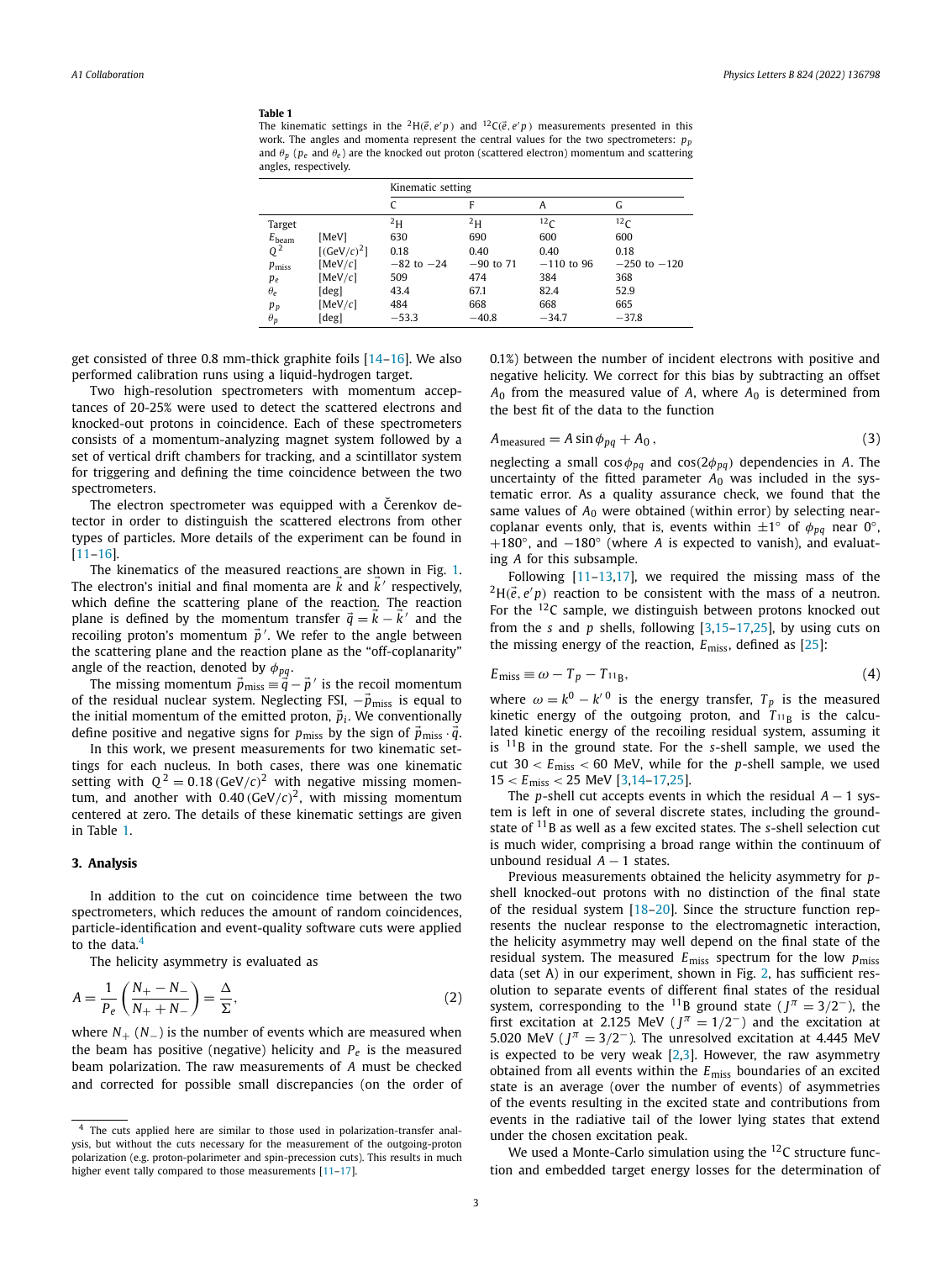<span id="page-3-0"></span>

**Fig. 2.** Missing-energy spectrum of the *p*-shell knockout from the 12C nucleus. The observed peaks correspond to different excited states of the 11B nucleus. Lines show a Monte-Carlo simulation obtained from the 12C structure function which includes an estimation of the energy losses.

the shape of the peak and its radiative tail. Fitting this lineshape to the measured peak enabled us to determine the number of the events under the peak corresponding to the first excited state that belong to the radiative tail of the elastic peak. The true asymmetry of the 'excitation-events',  $A_{Ex}$ , is then determined by solving

$$
A_{\text{Tot}} = \frac{N_{\text{rad}} A_{\text{GS}} + N_{\text{Ex}} A_{\text{Ex}}}{N_{\text{Tot}}},\tag{5}
$$

where  $N_{\text{rad}}$ ,  $N_{\text{Ex}}$ , and  $N_{\text{Tot}}$  are the number of events in the  $E_{\text{miss}}$ region of the excitation due to the radiative tail, the events leading to the chosen excitation, and the total number of events, respectively. Similarly, the  $A_{\text{GS}}$ ,  $A_{\text{Ex}}$  and  $A_{\text{Tot}}$  are asymmetries of the ground-state events, the excitation events, and their measured average. The procedure was repeated iteratively for the second excitation peak considering the tails of the ground state and the first excitation peaks with their corresponding asymmetries.

There are several sources of systematic uncertainty in the helicity asymmetry, and they are summarized in Table 2. The largest contribution is the uncertainty of the beam polarization ( $\approx$  2%) de-scribed in [\[12,13,15,16](#page-7-0)], which contributes a relative uncertainty of the same size to the helicity asymmetry. Secondly, there is an uncertainty due to  $A_0$  that is subtracted from the data. This uncertainty is  $\approx$  0.0001 for the carbon datasets, and  $\approx$  0.0003 for the deuteron datasets.

The systematic uncertainty introduced through the software cuts on different variables was determined by slightly tightening each cut individually and re-performing the analysis for each bin in  $\phi_{pq}$ . To get the total systematic error from the software cuts we took the root-mean-square of these contributions. For the  $2H$  $(12)$  datasets, this yields 0.0003 (0.0011), with the largest contribution coming from the missing-mass (missing-energy) cuts. With coincidence-time cut the effect of random coincidence events on the asymmetry is negligible (of the order  $0.1\% \times A$ ).

There are also systematic uncertainties attributed to the kinematic settings of the detector system that could result in binmigration. To determine the effect of this uncertainty on our results, we re-performed the analysis with each of the following kinematic variables modified from the nominal values by  $\pm$  the uncertainty thereof:  $E_{\text{beam}}$ ,  $p_e$ ,  $\theta_e$ ,  $p_p$ ,  $\theta_p$ .

# **4. Electron-helicity asymmetries**

The measured helicity asymmetries as a function of *φpq* are shown for 2H in Fig. [3](#page-4-0). Asymmetries for knocked-out protons from the *s* shell in  $^{12}C$ , are shown in Fig. [4](#page-4-0) and from the *p* shell in Fig. [5.](#page-4-0)

**Table 2** Sources of systematic uncertainties.

| Source            | $\wedge$ A     |                              |
|-------------------|----------------|------------------------------|
|                   | 2 <sub>H</sub> | 12 <sub>C</sub>              |
| Beam polarization | $2\% \times A$ | $2\% \times A$               |
| A <sub>0</sub>    | 0.0003         | 0.0001                       |
| Software cuts     | 0.0003         | 0.0011                       |
| Kinematics        | 0.0003         | 0.0048                       |
| Total $(^2H)$     |                | $\sqrt{0.0005^2 + (2\%A)^2}$ |
| Total $(^{12}C)$  |                | $\sqrt{0.0049^2 + (2\%A)^2}$ |

They show an overall  $sin(\phi_{pq})$  dependence, as expected from Eq. ([1](#page-1-0)), albeit with some distortion in shape which may be due to dependence on  $\phi_{pq}$  in the helicity independent terms in  $\Sigma$  that constitute the measured asymmetry. The data are compared to theoretical predictions which are discussed in Sec. [5.](#page-5-0)

# *4.1. Protons from* 2H *and the s shell of* 12C

The measured asymmetries for the protons in  $2H$  shown in Fig. [3](#page-4-0) (primarily in *s* state) are relatively small (on the order of 0.001) and the dependence on  $\phi_{pq}$  follows a sine with a negative amplitude.

In 12C, the asymmetries for the protons ejected from the *s* shell shown in Fig. [4](#page-4-0) are also very small, similar in size to those in  ${}^{2}$ H. Previous measurements on  ${}^{12}$ C lacked sufficient statistics in this missing-energy range  $[20]$  $[20]$ . The low- $p_{\text{miss}}$  region indicates a sine dependence with a positive amplitude, while in the high- $p_{\text{miss}}$ region the amplitude is negative.

We note that after the *s*-shell proton knockout the state of residual system is part of the continuum. Since the fifth structure function which underlies the asymmetry depends on the quantum numbers of the residual system (as demonstrated in the measurement of proton ejection from the *p* shell with different residual nuclear systems), asymmetries with opposite signs may contribute resulting in a reduced average asymmetry. Furthermore, variation in the cross section of the different excitations in the residual system will change the contribution to the measured (average) asymmetry, which may explain the different phase observed at low and high *p*miss.

# *4.2. Protons from the p shell in* 12C

The asymmetries for the  $p$ -shell protons in  $^{12}$ C are shown in Fig. [5,](#page-4-0) for the low (top two panels) and high (bottom panel)  $p_{\text{miss}}$ settings. For the low- $p_{\text{miss}}$  kinematics, the *p*-shell asymmetries are separated for transitions to the  $11B$  ground state and the excitation to the 2.125 MeV ( $J^{\pi}$  = 1/2<sup>-</sup>) or 5.020 ( $J^{\pi}$  = 3/2<sup>-</sup>) <sup>11</sup>B states. These datasets are further separated for positive (top panel) and negative (middle panel)  $p_{\text{miss}}$ . They follow a sin $\phi_{pq}$  dependence with a positive amplitude for the  $J^{\pi} = 3/2^-$  states and an opposite sign for the  $J^{\pi} = 1/2^-$  excitation in <sup>11</sup>B. They show a large enhancement in the low- $p_{\text{miss}}$  region (setting A) in comparison to high  $p_{\text{miss}}$  (setting G). Furthermore, the asymmetries of protons with *p*miss *<* 0 which corresponds to parallel kinematics are significantly higher than those with  $p_{\text{miss}} > 0$  (anti-parallel kinematics).

For the high- $p_{\text{miss}}$  measurement the resolution in the missingenergy spectrum was insufficient to successfully separate the contributions of the radiative tails from the rest of the events in the excitation regions. Since the differences in the asymmetries in these transitions can be large, only the asymmetry with the transition to  $11B$  ground state could be reliably determined and is shown at the bottom of Fig. [5.](#page-4-0)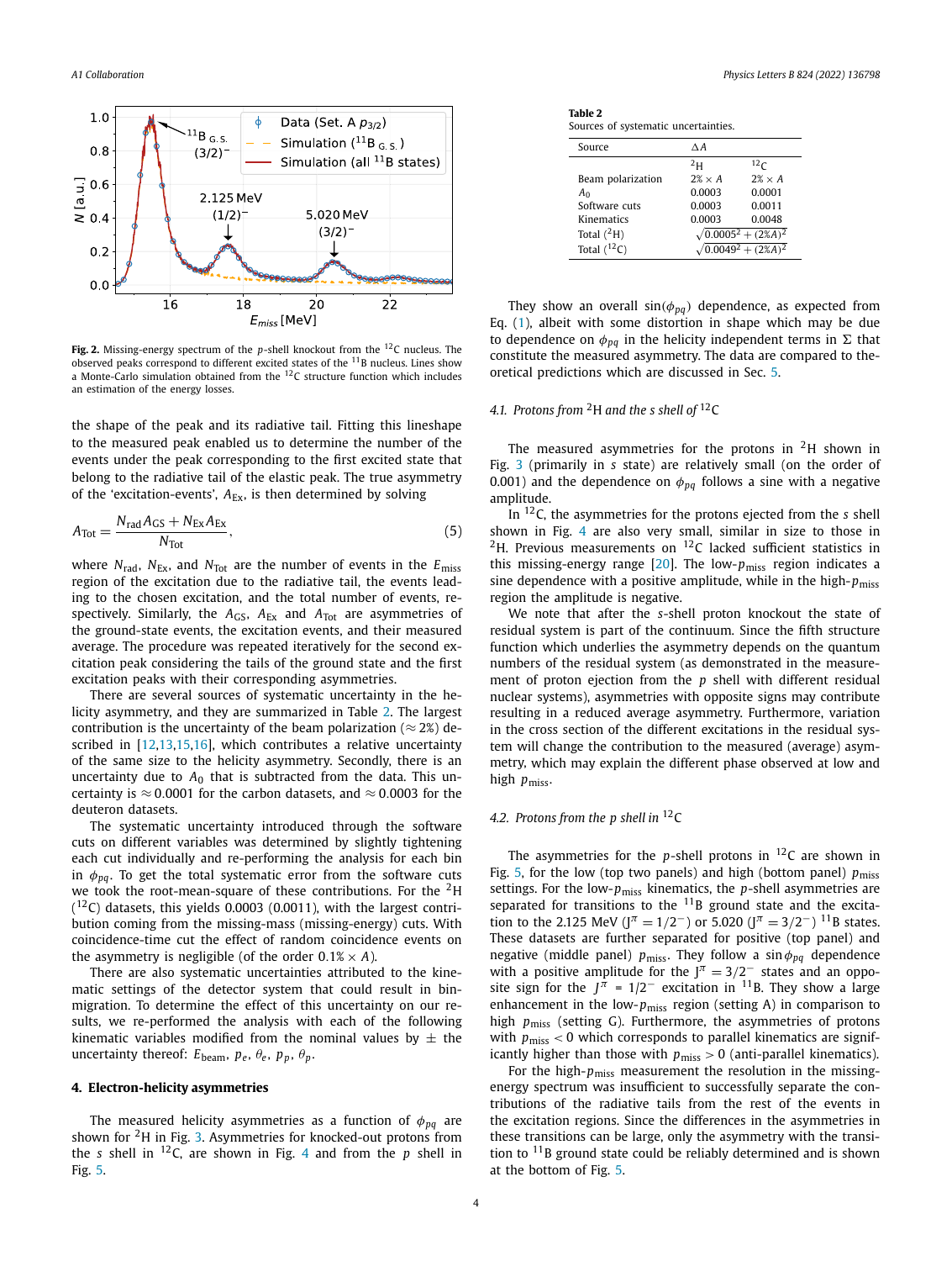<span id="page-4-0"></span>

**Fig. 3.** Helicity asymmetry, *A*, as a function of  $\phi_{pq}$  for <sup>2</sup>H, for kinematic settings C and F, with the statistical (bars) and the systematic uncertainties (shaded). Theoretical calculations with (without) the  $L \cdot S$  interaction are shown as solid (dashed) curves.



**Fig. 4.** Helicity asymmetry, *A*, as a function of *φpq* for protons knocked out from the *s* shell in <sup>12</sup>C for low (Set A) and high (Set G)  $p_{\text{miss}}$  kinematic settings. Theoretical calculations with (without) the *L* · *S* interaction are multiplied by a factor 1*/*3 and shown as solid (dashed) curves.

## *4.3. θpq angular dependence*

In order to examine the dependence of the helicity asymmetry on the scattering angle of the knock-out proton, *θpq*, we partitioned the data into slices by  $\theta_{pq}$ . The  $\phi_{pq}$  dependence of *A* within each slice was found to be consistent with a sine shape. The amplitude of the sine shape was extracted by fitting the helicity asymmetry within each slice as

$$
A = a(\theta_{pq}) \sin(\phi_{pq})
$$
 (6)

where  $a(\theta_{pq})$  is the fitted amplitude.

These amplitudes, plotted as functions of  $\theta_{pq}$ , for <sup>2</sup>H (top panel) and for *s* protons in <sup>12</sup>C (bottom panel) are shown in Fig. [6.](#page-5-0) The amplitudes for the  $p$  protons in  $^{12}$ C are shown in Fig. [7.](#page-5-0) The amplitudes  $a(\theta_{pq})$  tend to vanish when extrapolating  $\theta_{pq}$  to zero, as expected, regardless of the nucleus, the kinematic setting, or the shell that the proton is knocked out from. For the  $2H$  data, the amplitude  $a(\theta_{pq})$  becomes increasingly negative with increasing  $\theta_{pq}$ . The measured asymmetry for the *s*-shell protons in <sup>12</sup>C is consistent with zero within the systematic uncertainties and the



**Fig. 5.** Helicity asymmetry, *A*, plotted as a function of *φpq* for protons knocked out from the *p* shell in <sup>12</sup>C. For the low-*p*<sub>miss</sub> setting, asymmetries are shown for dif-<br>ferent states of the residual system: <sup>11</sup>B ground state, 2.125 Mev (J<sup>π</sup> = 1/2<sup>−</sup>), and 5.020 ( $J^{\pi}$  = 3/2<sup>-</sup>) excitations. The asymmetries are shown separately for positive (top) and negative *p*miss (middle). For the high-*p*miss setting the asymmetry with <sup>11</sup>B ground state is shown (bottom). Theoretical calculations with (without) the *L* · *S* part of the interaction are shown as solid (dashed) curves.

dependence on the scattering angle cannot be determined. The indication of a negative amplitude in the high-*p*miss region is hardly significant.

For the *p*-shell <sup>12</sup>C measurements at low- $p_{\text{miss}}$ , the amplitudes are positive for the transitions to the  $11B$  ground state and the 5.020 MeV excitation ( $J^{\pi} = 3/2^-$ ), and negative for the 2.125 MeV excitation (J<sup> $\pi$ </sup> = 1/2<sup>-</sup>). The overall  $\theta_{pq}$ -dependent behavior is considerably different for the two settings. At Setting A, where  $p_{\text{miss}}$  is small, the helicity asymmetry is comparatively large (for all transitions), with  $a(\theta_{pq})$  peaking at  $\theta_{pq} \approx 4^{\circ}$ , and decreasing at larger  $\theta_{pq}$ . In the large- $|p_{miss}|$  sector (setting G), the amplitude for the transition to the <sup>11</sup>B ground state increases within our measured range of  $\theta_{pq}$  (up to  $\approx 8^{\circ}$ ), with a nearly constant slope, (reaching ≈ 0*.*02). The difference between the positive and negative *p*miss sectors is clearly reflected also in the *θpq* dependence.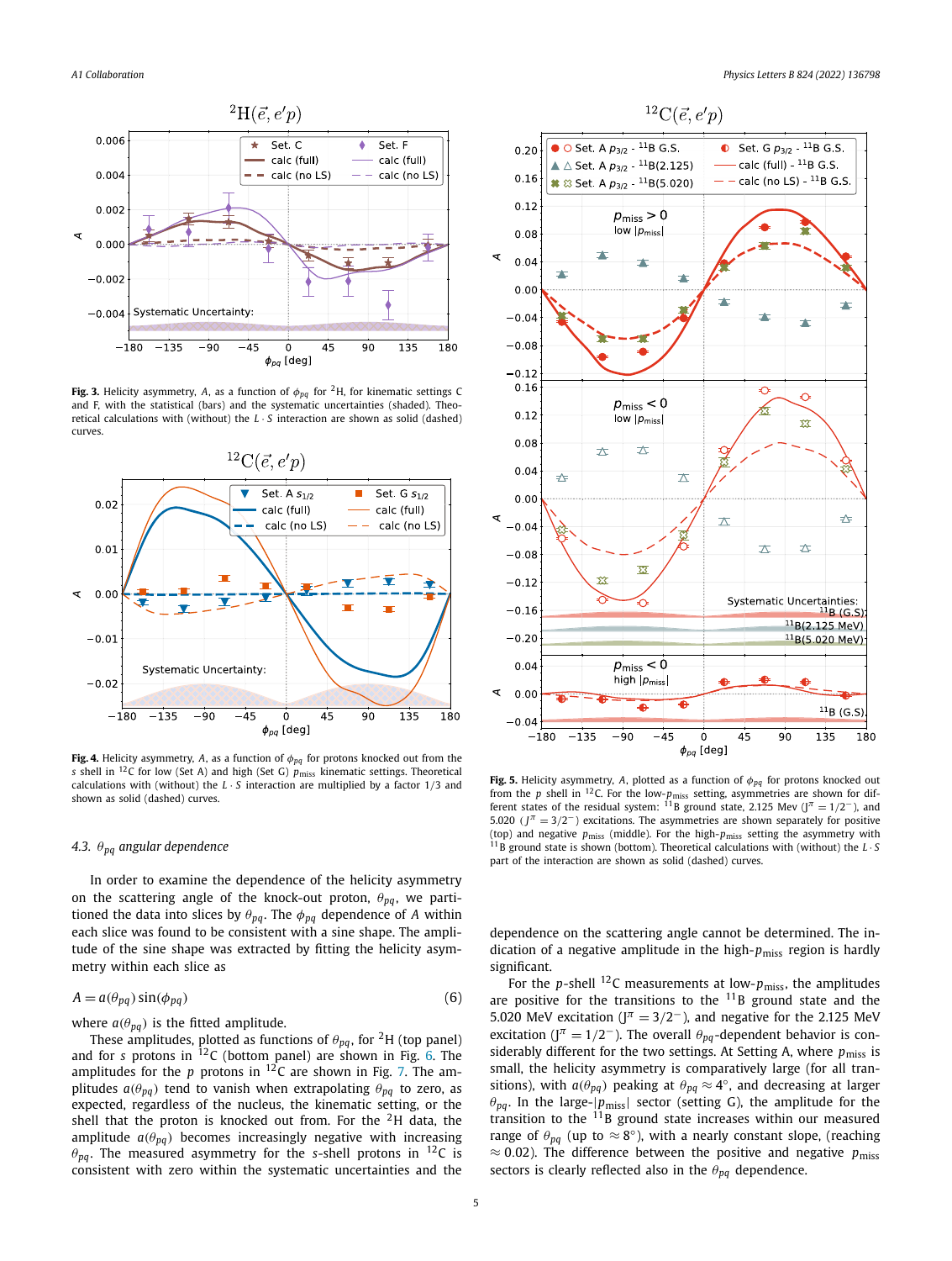<span id="page-5-0"></span>

**Fig. 6.** The fitted helicity-asymmetry amplitude in individual  $\theta_{pq}$  bins,  $a(\theta_{pq})$ , for  $^{2}$ H (top panel) and *s*-shell knockout from  $^{12}$ C (bottom panel). The curves represent theoretical calculations with (solid) and without (dashed) *L* · *S* coupling.

# *4.4. Missing-momentum dependence (* 12C*)*

The measured asymmetries for the protons extracted from the  $p$ -shell in  $^{12}$ C with the transition to  $11_B$  ground state show a strong variation between the large-*p*miss data where the measured asymmetry is relatively small, and the low-*p*miss region where they are much larger. To study the  $p_{\text{miss}}$  dependence of the asymmetry, we divided the data of the low-|*p*miss| region (setting A) into bins of  $|p_{\text{miss}}|$  and repeated the study of the  $\theta_{pq}$  angular dependence within each bin, extracting the amplitude,  $a(\theta_{pq})$  of the sineshaped dependence. The angular dependence of the amplitudes in each *p*<sub>miss</sub> bin is shown in Fig. [8.](#page-6-0) The asymmetries increase with *p*miss approaching zero.

Enhancements of the asymmetries measured for *p*-shell protons around  $p_{\text{miss}} \approx 0$  in <sup>12</sup>C have been observed also in the transferred polarization in the  $(\vec{e}, e'\vec{p})$  [[14](#page-7-0),[15](#page-7-0)] as well as in the induced asymmetry in the  $(e, e'\vec{p})$  reactions [\[17\]](#page-7-0). The polarization-transfer double ratio  $(P'_x/P'_z)^{12}C_p/(P'_x/P'_z)^{1H}$  was high compared to other nuclei and shells when compared at the same virtuality [\[14](#page-7-0)]. Also, the induced polarization is considerably larger compared to other measurements [\[17\]](#page-7-0). Each of these effects is consistent with theoretical calculations (described below in Sec. 5). They have all been attributed to large FSI effects in this region near the minimum of the *p*-shell momentum distribution.

#### **5. Comparison to calculations**

The helicity asymmetries measured for  $2H$  and  $12C$  have been compared with the results of theoretical predictions.



Fig. 7. Same as Fig. 6 for knock-out from p-shell in <sup>12</sup>C. Top panel is showing amplitudes for three different final states at positive and negative  $p_{\text{miss}}$  obtained at low *p<sub>miss</sub>* setting (setting A), while the lower panel shows amplitudes for transition to <sup>11</sup>B ground state obtained at high (negative) *p*<sub>miss</sub> setting (setting G).

# *5.1.* 2H

For <sup>2</sup>H we have used a non-relativistic calculation  $[26]$  $[26]$  $[26]$  including a realistic NN-potential, meson-exchange (MEC) and isobar currents (IC), and relativistic contributions (RC) of leading order. For the bound and scattering states, the realistic Argonne V18 potential [[27](#page-7-0)] has been taken. As nucleon electromagnetic form factors, we used the parameterizations from [[28](#page-7-0)]. The calculations were obtained for sub-sets of events over the entire kinematic phase space and considering the statistics in each kinematical bin, thus reflecting an average over data in the bin.

The calculations for the  $2H$  predict the helicity asymmetry very well, both as a function of  $\phi_{pq}$  and  $\theta_{pq}$ , as shown in the top set of panels in Figs. [3](#page-4-0) and 6, respectively (solid curves). To check the sensitivity of the asymmetry to the nuclear potential, we repeated the calculation with Bonn and Paris nuclear potentials. The results are shown in Fig. [9.](#page-6-0) Although the results slightly deviate from each other, in the measured kinematics they are all consistent with the data.

It was previously observed that the spin-orbit (*L* · *S*) part of the final-state interactions is primarily responsible for the non-zero values of the *induced* polarization in quasi-free *(e, e p*-*)* scattering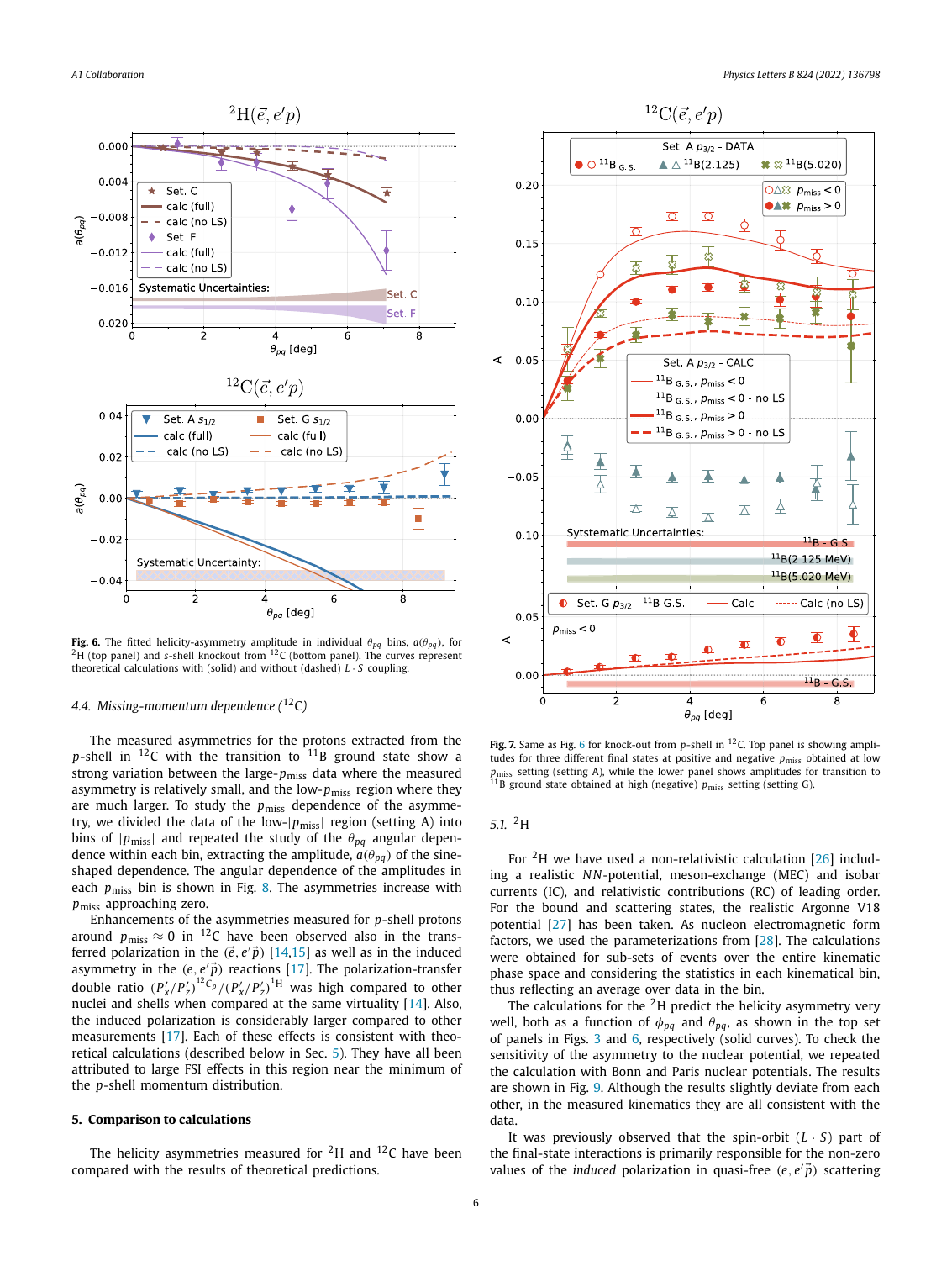<span id="page-6-0"></span>

**Fig. 8.** Fitted amplitude  $a(\theta_{pq}, p_{\text{miss}})$  of the helicity asymmetry as binned by  $\theta_{pq}$  for *p*-shell protons knocked out of <sup>12</sup>C at the low- $|p_{\text{miss}}|$  (setting A). To obtain fits only data with the residual nucleus left in the ground state was used. Different symbols (colored online) represent different bins in  $|p_{\text{miss}}|$ . The curves represent the calculations using the full optical potential.

[\[17,29\]](#page-7-0). In order to determine the role of the *L* · *S* interaction in the helicity asymmetry, we performed the calculations again with the *L* · *S* part of the *NN* potential switched off (dashed curves in Fig. [3\)](#page-4-0). We found that the no- $L \cdot S$  calculations yield  $A \approx 0$ , implying that the helicity asymmetry for <sup>2</sup>H is primarily due to the  $L \cdot S$  part of the *NN* potential.

# *5.2.* 12C

For  $^{12}$ C, calculations were performed using a program [[30\]](#page-7-0) based on the relativistic distorted-wave approximation (RDWIA) where the FSI between the outgoing proton and the residual nucleus are described by a phenomenological relativistic optical potential. The original program [[30](#page-7-0)] was modified [\[16](#page-7-0)] in order to account for non-coplanar kinematics, by including all relevant structure functions [[5](#page-7-0)]. In the RDWIA calculations, only the one-body electromagnetic nuclear current is included. We chose the current operator corresponding to the cc2 definition [\[31\]](#page-8-0), and we used the same parametrization of the nucleon form factors  $[28]$  $[28]$  $[28]$  as in the <sup>2</sup>H calculations. The relativistic proton bound-state wave functions for the  $p_{3/2}$  and  $s_{1/2}$  states were obtained from the NL-SH parameterization [\[32](#page-8-0)] and the scattering states from the so-called "democratic" parameterization of the optical potential [\[33](#page-8-0)]. Even though the optical potential is an important ingredient of the calculation, we did not observe a significant difference in results when we re-peated the calculation using the EDAI [[34](#page-8-0)] potential for  $^{12}$ C.

We note that the calculations assume a discrete state for the residual nuclear system, a pure *p*3*/*<sup>2</sup> and *s*1*/*<sup>2</sup> hole in the target. For the *s*-shell knockout the residual nuclear system belongs in reality to a continuum spectrum of states. For the *p*-shell knockout the missing-energy spectrum in Fig. [2](#page-3-0) shows that the knockout of *p*-shell protons leads to several final states. Observation of states other than  $J^{\pi}$  =3/2<sup>-</sup> indicate that there are correlations in the  $12<sup>12</sup>C$  target nucleus which are not contained in the model wavefunctions. This confirms the results of previous experiments and is a clear indication of correlations which are not included in the present calculations. For the description of the three observed final states the model would require the overlap functions from calcula-



**Fig. 9.** Same as Figs. [3](#page-4-0) and [6](#page-5-0) (top) with the data compared to the full calculation with various nuclear potentials.

tions of the hole spectral function. The present RDWIA calculations assume that the residual nucleus is a 3*/*2<sup>−</sup> state, a *p*3*/*<sup>2</sup> hole state, that can be identified with the  $11 B$  ground state. These calculations are shown as solid curves in Figs. [4](#page-4-0), [5,](#page-4-0) [6](#page-5-0), and [7](#page-5-0). In Fig. 8, they are shown as curves of varying styles, corresponding to different slices in *p*miss.

#### *5.2.1. s shell*

For the *s*-shell knockout, the full calculations predict a much larger negative amplitude than observed in the data. Furthermore, the calculation for setting A ( $-110 < p_{\text{miss}} < 96 \text{ MeV}/c$ ), predicts a large negative amplitude while the data indicates a small positive one. The opposite signs between asymmetries for the two sets remain when considered as function of *θpq* and are seen in Fig. [6](#page-5-0) together with the overestimating calculations.

Performing the calculations with the *L* · *S* interaction switched off (dashed curve) yields almost no asymmetry for setting A, and a small asymmetry for setting G, albeit with an opposite sign. This difference is further emphasized in Fig. [6,](#page-5-0) where the calculation of the *θpq* dependence has a positive trend unlike the data. As mentioned above, we attribute the discrepancy to the limited model, which does not give a good description of the continuum. Asymmetries to the continuum (unlike to a single discrete state) may add with different phases and cancel out.

## *5.2.2. p shell*

For the *p*-shell (Figs. [5](#page-4-0) and [7\)](#page-5-0) there is a general agreement between calculations and the measurements with small deviations. At low-*p*miss the calculation slightly underestimates the measured asymmetries with *p*miss *<* 0 and overestimates those with *p*miss *>* 0. Moreover, one may note that the calculation predicts a modulation of the sine dependence in the high-*p*miss region, which is absent in the measured data. It is interesting to note the comparison of the calculation to the data in the different  $p_{\text{miss}}$  bins which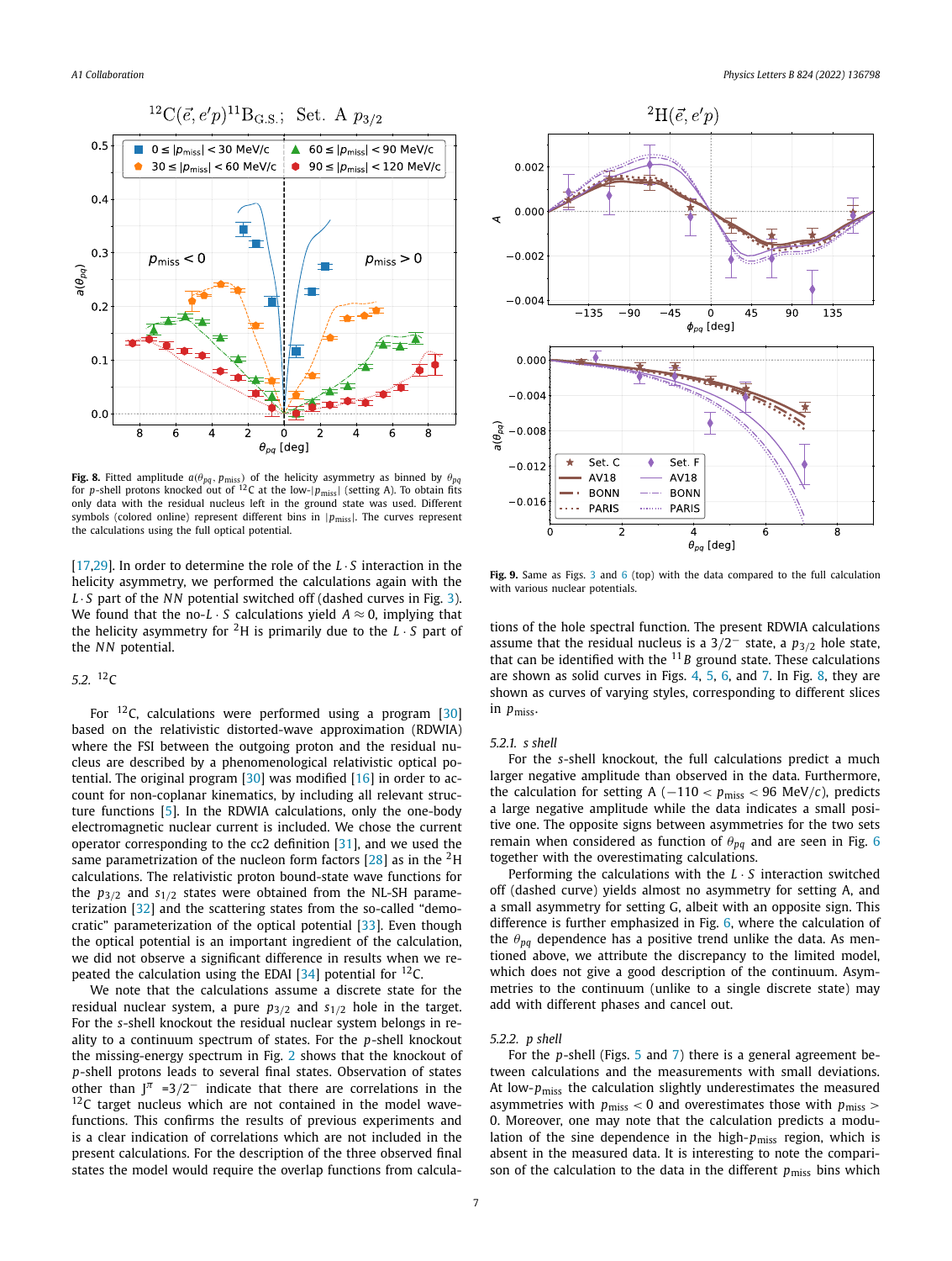<span id="page-7-0"></span>are shown in Fig. [8:](#page-6-0) overestimating at lower  $p_{\text{miss}}$  and underestimating at higher *p*<sub>miss</sub>. This is consistent with the comparison in the high-*p*miss measurement (Set. G in Fig. [7\)](#page-5-0) where we note that the full calculation underestimated the data, while the calculation without the *L* · *S* interaction is closer. A close examination of the calculations to the measured asymmetry also indicates that the calculations with no  $L \cdot S$  seems to agree slightly better with the data. Our measurements provide new data which challenge the model of the reaction as well as the FSI to which this asymmetry is due.

#### **6. Conclusions**

We presented new measurements of the electron-helicity asymmetry on  $2H$  and  $12C$ . The quality of the new data allows a meaningful comparison with state-of-the-art calculations. The data from different shells, and different residual nuclear states, and measured over a large range of  $p_{\text{miss}}$  provide a test of the models of the reaction mechanisms and highlight ingredients in the calculations which may not be properly described. The overall comparison indicates that the reaction mechanisms are described well in  ${}^{2}$ H and the *p*-shell protons in  $^{12}$ C. However, discrepancies between the calculations for the *s*-shell proton in 12C and the measured data point to the need for a better treatment of the continuous spectrum of the states as well as the description of the target ground state in the calculation.

Our data show also the significance of covering the kinematic phase space of both *p*miss and the angular dependence of the knocked-out proton (with respect to the momentum transfer, i.e.  $\theta_{na}$ ), in helicity-asymmetry measurements. They may have a different sensitivity to various ingredients to the structure function: its dependence on the momentum distribution of the proton which is determined by its wave-function, and the reaction mechanism.

# **Declaration of competing interest**

The authors declare that they have no known competing financial interests or personal relationships that could have appeared to influence the work reported in this paper.

#### **Acknowledgements**

We would like to thank the Mainz Microtron operators and technical crew for the excellent operation of the accelerator. This work is supported by the Israel Science Foundation (Grants 390/15, 951/19) of the Israel Academy of Arts and Sciences, by the Israel Ministry of Science, Technology and Spaces, by the PAZY Foundation (Grant 294/18), by the Deutsche Forschungsgemeinschaft (Collaborative Research Center 1044), by the U.S. National Science Foundation (PHY-1812382), by the United States-Israel Binational Science Foundation (BS) as part of the joint program with the NSF (grant 2017630), and by the Croatian Science Foundation Project No. 1680. We acknowledge the financial support from the Slovenian Research Agency (research core funding No. P1–0102).

#### **References**

- [1] S. Frullani, J. Mougey, Single particle [properties](http://refhub.elsevier.com/S0370-2693(21)00738-3/bibEF7F2104E534D58E583A1B5F69998E46s1) of nuclei through *(e, e p)* reactions, Adv. Nucl. Phys. 14 [\(1984\)](http://refhub.elsevier.com/S0370-2693(21)00738-3/bibEF7F2104E534D58E583A1B5F69998E46s1) 1–283.
- [2] G. Van Der Steenhoven, et al., Knockout of 1*p* protons from 12C induced by the *(e, e p)* reaction, Nucl. Phys. A 480 (1988) 547–572, [https://doi.org/10.1016/](https://doi.org/10.1016/0375-9474(88)90463-0) [0375-9474\(88\)90463-0](https://doi.org/10.1016/0375-9474(88)90463-0).
- [3] G. Van Der Steenhoven, et al., Weak transitions in the quasielastic reaction 12C*(e, e p)*11B, Nucl. Phys. A 484 (1988) 445–475, [https://doi.org/10.1016/0375-](https://doi.org/10.1016/0375-9474(88)90304-1) [9474\(88\)90304-1.](https://doi.org/10.1016/0375-9474(88)90304-1)
- [4] S. Boffi, C. Giusti, F. Pacati, Nuclear response in electromagnetic interactions with complex nuclei, Phys. Rep. 226 (1993) 1–101, [https://doi.org/10.1016/](https://doi.org/10.1016/0370-1573(93)90132-W) [0370-1573\(93\)90132-W](https://doi.org/10.1016/0370-1573(93)90132-W).
- [5] S. Boffi, C. Giusti, F. d. Pacati, M. Radici, [Electromagnetic](http://refhub.elsevier.com/S0370-2693(21)00738-3/bib9545CBC216C99D1B92578199ED638E9Bs1) Response of Atomic Nuclei, Oxford Studies in Nuclear Physics, vol. 20, [Clarendon](http://refhub.elsevier.com/S0370-2693(21)00738-3/bib9545CBC216C99D1B92578199ED638E9Bs1) Press, Oxford, UK, [1996.](http://refhub.elsevier.com/S0370-2693(21)00738-3/bib9545CBC216C99D1B92578199ED638E9Bs1)
- [6] C. Giusti, F.D. Pacati, Complete determination of scattering amplitudes and nucleon polarization in electromagnetic knockout reactions, Nucl. Phys. A 504 (1989) 685–711, [https://doi.org/10.1016/0375-9474\(89\)90003-1](https://doi.org/10.1016/0375-9474(89)90003-1).
- [7] S. Boffi, C. Giusti, F. Pacati, Structure functions in nucleon emission by polarized electrons, Nucl. Phys. A 435 (3) (1985) 697–707, [https://doi.org/10.1016/0375-](https://doi.org/10.1016/0375-9474(85)90182-4) [9474\(85\)90182-4.](https://doi.org/10.1016/0375-9474(85)90182-4)
- [8] S. Boffi, C. Giusti, F. Pacati, Structure functions in quasifree *(e, e p)* reactions, Nucl. Phys. A 386 (1982) 599–616, [https://doi.org/10.1016/0375-9474\(82\)](https://doi.org/10.1016/0375-9474(82)90039-2) [90039-2](https://doi.org/10.1016/0375-9474(82)90039-2).
- [9] V. Van der Sluys, J. Ryckebusch, M. Waroquier, Effects of meson exchange currents on the  $(\vec{e}, e'p)$  structure functions, Phys. Rev. C 49 (1994) 2695–2703, [https://doi.org/10.1103/PhysRevC.49.2695,](https://doi.org/10.1103/PhysRevC.49.2695) arXiv:nucl-th/9307012.
- [10] T. Donnelly, [Considerations](http://refhub.elsevier.com/S0370-2693(21)00738-3/bibD508B4AFA38E336975BEDC539DCC7821s1) of polarization in electron scattering, in: 1st Workshop on Perspectives in Nuclear Physics at [Intermediate](http://refhub.elsevier.com/S0370-2693(21)00738-3/bibD508B4AFA38E336975BEDC539DCC7821s1) Energies, 1986, [pp. 244–264.](http://refhub.elsevier.com/S0370-2693(21)00738-3/bibD508B4AFA38E336975BEDC539DCC7821s1)
- [11] I. Yaron, D. Izraeli, et al., Polarization-transfer measurement to a large-virtuality bound proton in the deuteron, Phys. Lett. B 769 (2017) 21–24, [https://doi.org/](https://doi.org/10.1016/j.physletb.2017.01.034) [10.1016/j.physletb.2017.01.034](https://doi.org/10.1016/j.physletb.2017.01.034).
- [12] D. Izraeli, I. Yaron, et al., Components of polarization-transfer to a bound proton in a deuteron measured by quasi-elastic electron scattering, Phys. Lett. B 781 (2018) 107–111, [https://doi.org/10.1016/j.physletb.2018.03.063,](https://doi.org/10.1016/j.physletb.2018.03.063) arXiv: 1801.01306.
- [13] S. Paul, D. Izraeli, T. Brecelj, I. Yaron, et al., Polarization-transfer measurements in deuteron quasi-elastic anti-parallel kinematics, Phys. Lett. B 795C (2019) 599–605, [https://doi.org/10.1016/j.physletb.2019.07.002,](https://doi.org/10.1016/j.physletb.2019.07.002) arXiv:1905.05594.
- [14] D. Izraeli, T. Breceli, et al., Measurement of polarization-transfer to bound protons in carbon and its virtuality dependence, Phys. Lett. B 781 (2018) 95–98, [https://doi.org/10.1016/j.physletb.2018.03.027,](https://doi.org/10.1016/j.physletb.2018.03.027) arXiv:1711.09680.
- [15] T. Brecelj, S.J. Paul, T. Kolar, et al., Polarization transfer to bound protons measured by quasielastic electron scattering on 12C, Phys. Rev. C 101 (2020) 064615, <https://doi.org/10.1103/PhysRevC.101.064615>.
- [16] T. Kolar, S. Paul, T. Brecelj, et al., Comparison of recoil polarization in the  ${}^{12}C(\vec{e}, e'\vec{p})$  process for protons extracted from *s* and *p* shell, Phys. Lett. B 811 (2020) 135903, [https://doi.org/10.1016/j.physletb.2020.135903,](https://doi.org/10.1016/j.physletb.2020.135903) arXiv:2007. 14985.
- [17] S.J. Paul, T. Kolar, T. Brecelj, et al., Measurements of the induced polarization in the quasi-elastic  $A(e, e'\vec{p})$  process in non-coplanar kinematics, Phys. Lett. B 811 (2020) 135984, <https://doi.org/10.1016/j.physletb.2020.135984>.
- [18] J. Mandeville, et al., First measurement of the imaginary part of the transverselongitudinal nuclear response, Phys. Rev. Lett. 72 (1994) 3325–3328, [https://](https://doi.org/10.1103/PhysRevLett.72.3325) [doi.org/10.1103/PhysRevLett.72.3325](https://doi.org/10.1103/PhysRevLett.72.3325).
- [19] S. Dolfini, et al., Out-of-plane quasielastic scattering from deuterium using polarized electrons, Phys. Rev. C 51 (1995) 3479–3482, [https://doi.org/10.1103/](https://doi.org/10.1103/PhysRevC.51.3479) [PhysRevC.51.3479.](https://doi.org/10.1103/PhysRevC.51.3479)
- [20] S. Dolfini, et al., Out-of-plane measurements of the fifth response function of the exclusive electronuclear response, Phys. Rev. C 60 (1999) 064622, [https://](https://doi.org/10.1103/PhysRevC.60.064622) [doi.org/10.1103/PhysRevC.60.064622](https://doi.org/10.1103/PhysRevC.60.064622).
- [21] K. Blomqvist, et al., The three-spectrometer facility at MAMI, Nucl. Instrum. Methods 403 (2–3) (1998) 263–301, [https://doi.org/10.1016/S0168-9002\(97\)](https://doi.org/10.1016/S0168-9002(97)01133-9) [01133-9](https://doi.org/10.1016/S0168-9002(97)01133-9).
- [22] B. Wagner, H.G. Andresen, K.H. Steffens, W. Hartmann, W. Heil, E. Reichert, A Møller polarimeter for CW and pulsed intermediate-energy electron beams, Nucl. Instrum. Methods A 294 (1990) 541–548, [https://doi.org/10.1016/0168-](https://doi.org/10.1016/0168-9002(90)90296-I) [9002\(90\)90296-I](https://doi.org/10.1016/0168-9002(90)90296-I).
- [23] P. Bartsch, Aufbau eines Møller-Polarimeters für die Drei-Spektrometer-Anlage und Messung der Helizitätsasymmetrie in der Reaktion *p(e, e p)π*<sup>0</sup> im Bereich der  $\Delta$ -Resonanz, Ph.D. thesis, Institut für Kernphysik der Universität Mainz, 2001, <https://download.uni-mainz.de/fb08-kpha1/doctor/bartsch.pdf>.
- [24] V. Tioukine, K. Aulenbacher, E. Riehn, et al., A Mott polarimeter operating at MeV electron beam energies, Rev. Sci. Instrum. 82 (3) (2011) 033303, [https://](https://doi.org/10.1063/1.3556593) [doi.org/10.1063/1.3556593](https://doi.org/10.1063/1.3556593).
- [25] D. Dutta, et al., Quasielastic  $(e, e/p)$  reaction on <sup>12</sup>C, <sup>56</sup>Fe, and <sup>197</sup>Au, Phys. Rev. C 68 (2003) 064603, [https://doi.org/10.1103/PhysRevC.68.064603.](https://doi.org/10.1103/PhysRevC.68.064603)
- [26] H. Arenhövel, W. Leidemann, E.L. Tomusiak, General survey of polarization observables in deuteron electrodisintegration, Eur. Phys. J. A 23 (2005) 147–190, <https://doi.org/10.1140/epja/i2004-10061-5>.
- [27] R.B. Wiringa, V.G.J. Stoks, R. Schiavilla, Accurate nucleon-nucleon potential with charge-independence breaking, Phys. Rev. C 51 (1995) 38–51, [https://doi.org/](https://doi.org/10.1103/PhysRevC.51.38) [10.1103/PhysRevC.51.38](https://doi.org/10.1103/PhysRevC.51.38).
- [28] J.C. Bernauer, M.O. Distler, J. Friedrich, T. Walcher, P. Achenbach, C. Ayerbe-Gayoso, et al., Electric and magnetic form factors of the proton, Phys. Rev. C 90 (1) (2014) 015206, <https://doi.org/10.1103/PhysRevC.90.015206>.
- [29] R. Woo, et al., Measurement of the induced proton polarization  $P_n$  in the  ${}^{12}C(e, e'\vec{p})$  reaction, Phys. Rev. Lett. 80 (1998), [https://doi.org/10.1103/](https://doi.org/10.1103/PhysRevLett.80.456) [PhysRevLett.80.456](https://doi.org/10.1103/PhysRevLett.80.456).
- [30] A. Meucci, C. Giusti, F.D. Pacati, Relativistic corrections in *(e, e p)* knockout reactions, Phys. Rev. C 64 (2001) 014604, [https://doi.org/10.1103/PhysRevC.64.](https://doi.org/10.1103/PhysRevC.64.014604) [014604,](https://doi.org/10.1103/PhysRevC.64.014604) arXiv:nucl-th/0101034.